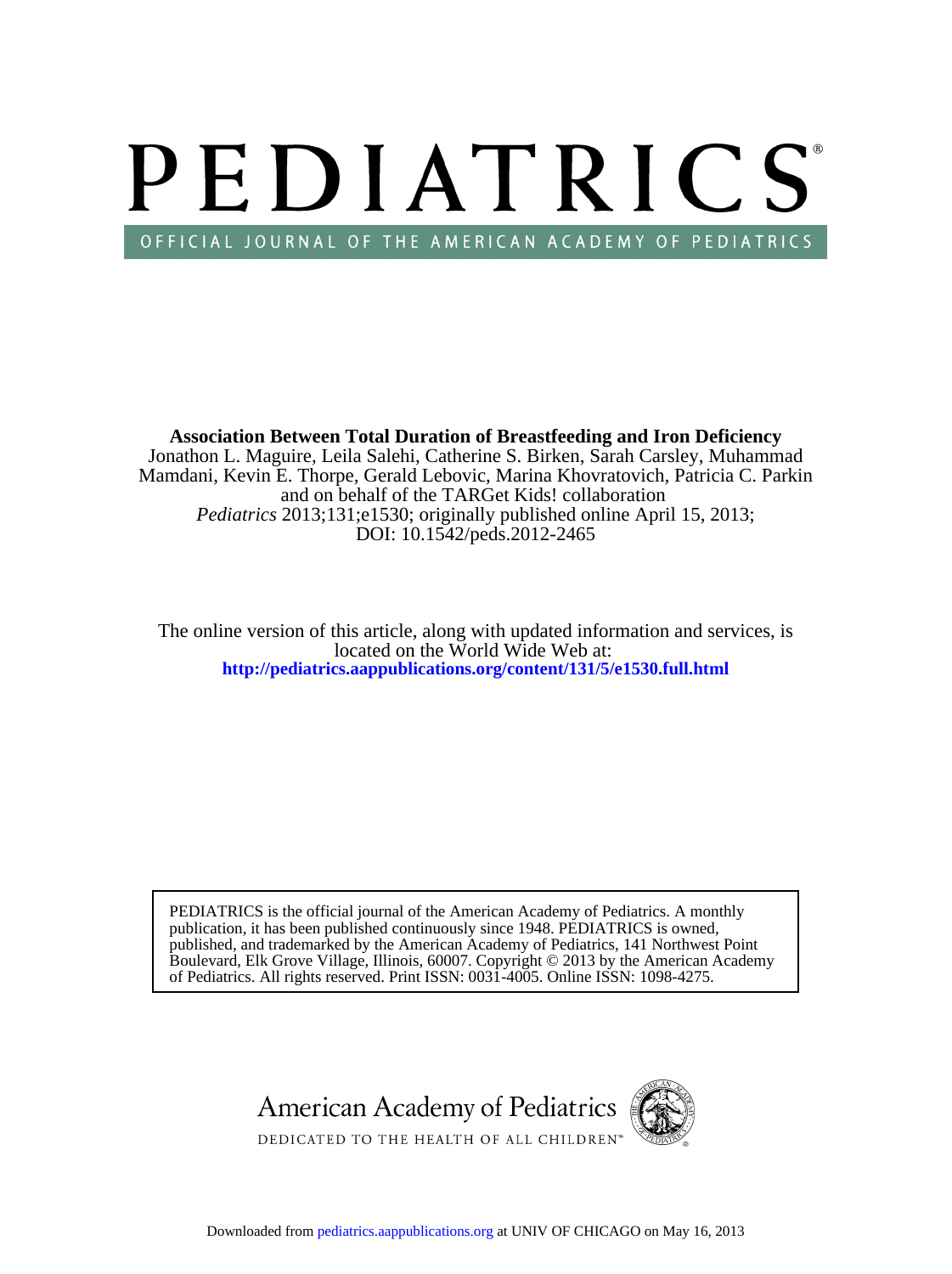## Association Between Total Duration of Breastfeeding and Iron Deficiency

WHAT'S KNOWN ON THIS SUBJECT: Previous studies have found a relationship between exclusive breastfeeding for  $\geq 6$  months and iron deficiency. Little is known about the relationship between total breastfeeding duration, including the period after the introduction of complementary foods, and infant iron status.

**WHAT THIS STUDY ADDS:** Our results suggest that infants with longer total breastfeeding duration may be at risk for iron deficiency. Our findings highlight a clinically important association warranting additional investigation that may inform future guideline updates regarding assessment of risk for iron deficiency in young infants.

### abstract

**OBJECTIVE:** To determine whether there is an association between the total breastfeeding duration and iron stores, iron deficiency, and iron deficiency anemia in healthy urban children.

METHODS: A cross-sectional study of healthy children, aged 1 to 6 years, seen for primary health care between December 2008 and July 2011 was conducted through the TARGet Kids! practice-based research network. Univariate and adjusted regression analyses were used to evaluate an association between total breastfeeding duration and serum ferritin, iron deficiency, and iron deficiency anemia.

**RESULTS:** Included were 1647 healthy children (median age 36 months) with survey, anthropometric, and laboratory data. An association was found between increasing duration of breastfeeding and lower serum ferritin ( $P = .0015$ ). Adjusted logistic regression analysis revealed the odds of iron deficiency increased by 4.8% (95% confidence interval: 2%–8%) for each additional month of breastfeeding. Exploratory analysis suggested an increasing cumulative probability of iron deficiency with longer total breastfeeding duration with an adjusted odds ratio of 1.71 (95% confidence interval: 1.05–2.79) for iron deficiency in children breastfed over versus under 12 months of age. The relationship between total breastfeeding duration and iron deficiency anemia did not meet statistical significance.

CONCLUSIONS: Increased total breastfeeding duration is associated with decreased iron stores, a clinically important association warranting additional investigation. Pediatrics 2013;131:e1530–e1537

AUTHORS: Jonathon L. Maguire, MD, MSc, FRCPC, a,b,c,d Leila Salehi, MD, MPH, CCFP,<sup>e</sup> Catherine S. Birken, MD, MSc, FRCPC,<sup>c,d</sup> Sarah Carsley, MSc,<sup>c</sup> Muhammad Mamdani, PharmD, MPH, MA,<sup>b,f</sup> Kevin E. Thorpe, MMath, b,e Gerald Lebovic, PhD,<sup>b</sup> Marina Khovratovich, MD,<sup>c</sup> and Patricia C. Parkin, MD, FRCPC,<sup>c,d</sup> on behalf of the TARGet Kids! collaboration

aDepartment of Pediatrics, St Michael's Hospital, <sup>b</sup>Li Ka Shing Knowledge Institute of St Michael's Hospital, <sup>c</sup>Pediatrics Outcomes Research Team, Division of Paediatric Medicine, Department of Paediatrics, The Hospital for Sick Children, <sup>d</sup>Department of Pediatrics, Faculty of Medicine, <sup>e</sup>Dalla Lana School of Public Health, and <sup>f</sup>Leslie Dan Faculty of Pharmacy, University of Toronto, Toronto, Canada

#### KEY WORDS

breastfeeding duration, serum ferritin, iron deficiency, crosssectional studies

#### **ABBREVIATIONS**

CI—95% confidence interval CRP—C-reactive protein OR—odds ratio WHO—World Health Organization

Dr Maguire conceptualized and designed the study, designed the data collection instruments, analyzed and interpreted the data, drafted the manuscript, critically revised and reviewed the manuscript for important intellectual content, and approved the final manuscript as submitted; Dr Salehi conceptualized and designed the study, designed the data collection instruments, analyzed and interpreted the data, performed statistical analysis, drafted the manuscript, and approved the final manuscript as submitted: Dr Birken critically revised and reviewed the manuscript for important intellectual content, and approved the final manuscript as submitted; Ms Carsley designed the data collection instruments, performed statistical analysis, and approved the final manuscript as submitted; Dr Mamdani drafted the manuscript, critically revised and reviewed the manuscript for important intellectual content, and approved the final manuscript as submitted; Mr Thorpe and Dr Lebovic analyzed and interpreted the data, performed statistical analysis, and approved the final manuscript as submitted; Dr Khovratovich designed the data collection instruments, coordinated and supervised data collection, approved the final manuscript as submitted; Dr Parkin conceptualized and designed the study, analyzed and interpreted data, critically revised and reviewed the manuscript for important intellectual content, and approved the final manuscript as submitted; and all authors had full access to all of the data in the study and take responsibility for the integrity of the data and the accuracy of the data analysis.

(Continued on last page)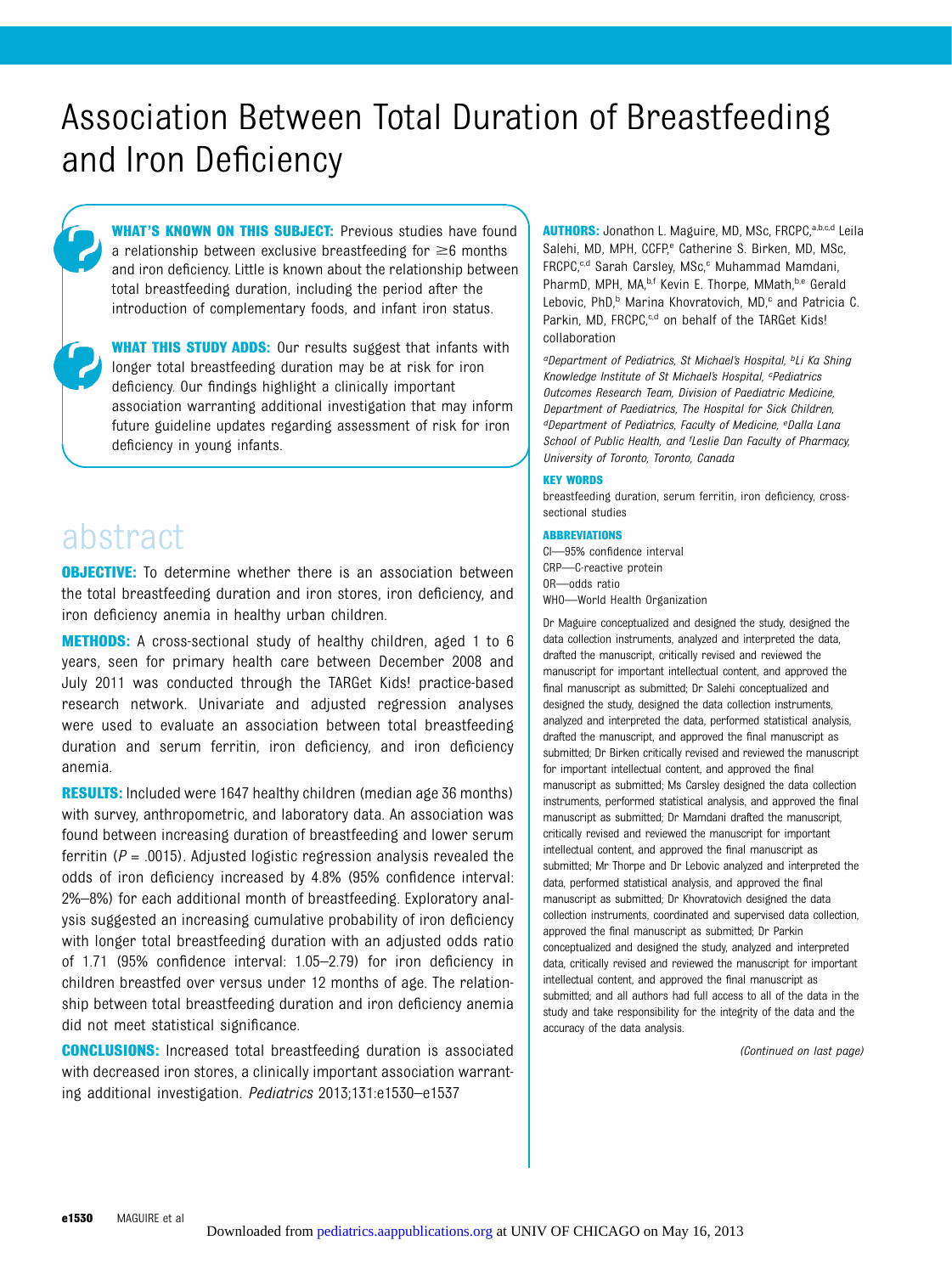Iron is an essential nutritional component for normal neurodevelopment, and yet it is the most common nutrient deficiency among infants and young children worldwide. Data from developed countries suggests a prevalence of iron deficiency of  $>8\%$  among preschool aged children. $1-3$  Iron deficiency, with or without anemia, has been associated with adverse long-term neurodevelopmental and behavioral outcomes.4,5 Rapid growth and increasing nutrient requirements, combined with the consumption of foods with low bioavailable iron, place infants and young children at particular risk for the development of iron deficiency. Risk factors known to be associated with iron deficiency include preterm delivery, low birth weight, chronic illness, low socioeconomic status, certain racial and ethnic backgrounds, early introduction or excessive intake of cow's milk, prolonged bottle use, and obesity.4–<sup>15</sup>

The World Health Organization (WHO) recommends exclusive breastfeeding for the first 6 months of life (defined as feeding with only breast milk without any additional food or water) with introduction of complementary foods at 6 months and continued breastfeeding up to 2 years of age or beyond,16 based on a systematic review published in 2002.17 This recommendation has been endorsed by Canada,<sup>18</sup> the United Kingdom,<sup>19</sup> and the United States,20 among other nations.

Although previous research supports a relationship between exclusive breastfeeding for  $\geq 6$  months and iron deficiency,17,21–<sup>26</sup> little is known about the relationship between the total breastfeeding duration, including the period after the introduction of complementary foods, and infant iron status.

The primary objective of this study was to determine whether there is an association between the total breastfeeding duration and iron stores in young healthy urban children in a developed

country. Secondary objectives included determining the association among total breastfeeding duration, iron deficiency, and iron deficiency anemia.

#### **METHODS**

This was a cross-sectional study of healthy urban children seen for routine primary healthcare at a TARGet Kids! participatingpediatricorfamilymedicine primary care practice in Toronto, Canada (a high-income, developed country) between December 2008 and June 2011.

#### **Definitions**

Infant feeding practices have been classified through a variety of terms.<sup>27,28</sup> For the purposes of this study, "exclusive breastfeeding" is defined as feeding with only breast milk without any additional foods or liquids. "Nonexclusive breastfeeding" is defined as feeding with breast milk in addition to other fluids or complementary foods. We use the term "total breastfeeding duration" to refer to the duration of breastfeeding of any kind (including exclusive or nonexclusive).

#### **Participants**

Parents ofhealthy children 1to 6 years of age attending routine primary health care were approached to participate between December 2008 and July 2011. Exclusion criteria for this TARGet Kids! study were any chronic health condition (with the exception of asthma) and laboratory evidence of inflammation (C-reactive protein  $[CRP] \ge 10$  mg/L), which could falsely elevate serum ferritin.29,30

#### Subject Recruitment and Data **Collection**

TARGet Kids! (The Applied Research Group) is a primary care practice– based research network set in Toronto, Canada, created to examine growth and developmental trajectories of infants and preschool-age children. It was developed as a partnership between researchers at the Pediatric Outcomes Research Team at the Hospital

for Sick Children Research Institute, the Applied Health Research Centre at the Li Ka Shing Knowledge Research Institute of St Michael's Hospital, and primary care physicians in the Section on Community Pediatrics of the Department of Pediatrics and the Department of Family and Community Medicine at the University of Toronto.

Study participants were recruited by research personnel embedded in 7 participating pediatric and family medicine practices. Data were collected prospectively through: a standardized parent completed survey instrument based on the Canadian Community Health Survey;<sup>31</sup> anthropometric measurements including height and weight obtained by trained research assistants; and venous blood sampling collected at the primary care clinic. Medidata RAVE (Medidata Solutions Inc, [http://www.](http://www.mdsol.com) [mdsol.com](http://www.mdsol.com)) was used as the secure electronic data capture system and data repository for all TARGet Kids! data.

Our main predictor variable, total breastfeeding duration, was determined from the response to the question, "For how long has your child been breastfed?" Maternal recall has been found to be a valid and reliable estimate of breastfeeding duration.32 Those who had never breastfed were classified as having a total breastfeeding duration of 0 months. Those currently breastfeeding were classified as having a total breastfeeding duration equal to the child's current age.

Our primary outcome measure was iron stores as measured by serum ferritin (measured using a Roche Modular platform, Roche Diagnostics, [http://](http://www.roche.com/diagnostics) [www.roche.com/diagnostics](http://www.roche.com/diagnostics)) performed at the Mount Sinai Services Laboratory ([http://www.mountsinaiservices.com/](http://www.mountsinaiservices.com/pages/Home) [pages/Home\)](http://www.mountsinaiservices.com/pages/Home). Iron deficiency was defined as serum ferritin  $<$ 14  $\mu$ g/L to be consistent with NHANES 2003–2006, which also used the Roche assay. 33,34 Iron deficiency anemia was defined as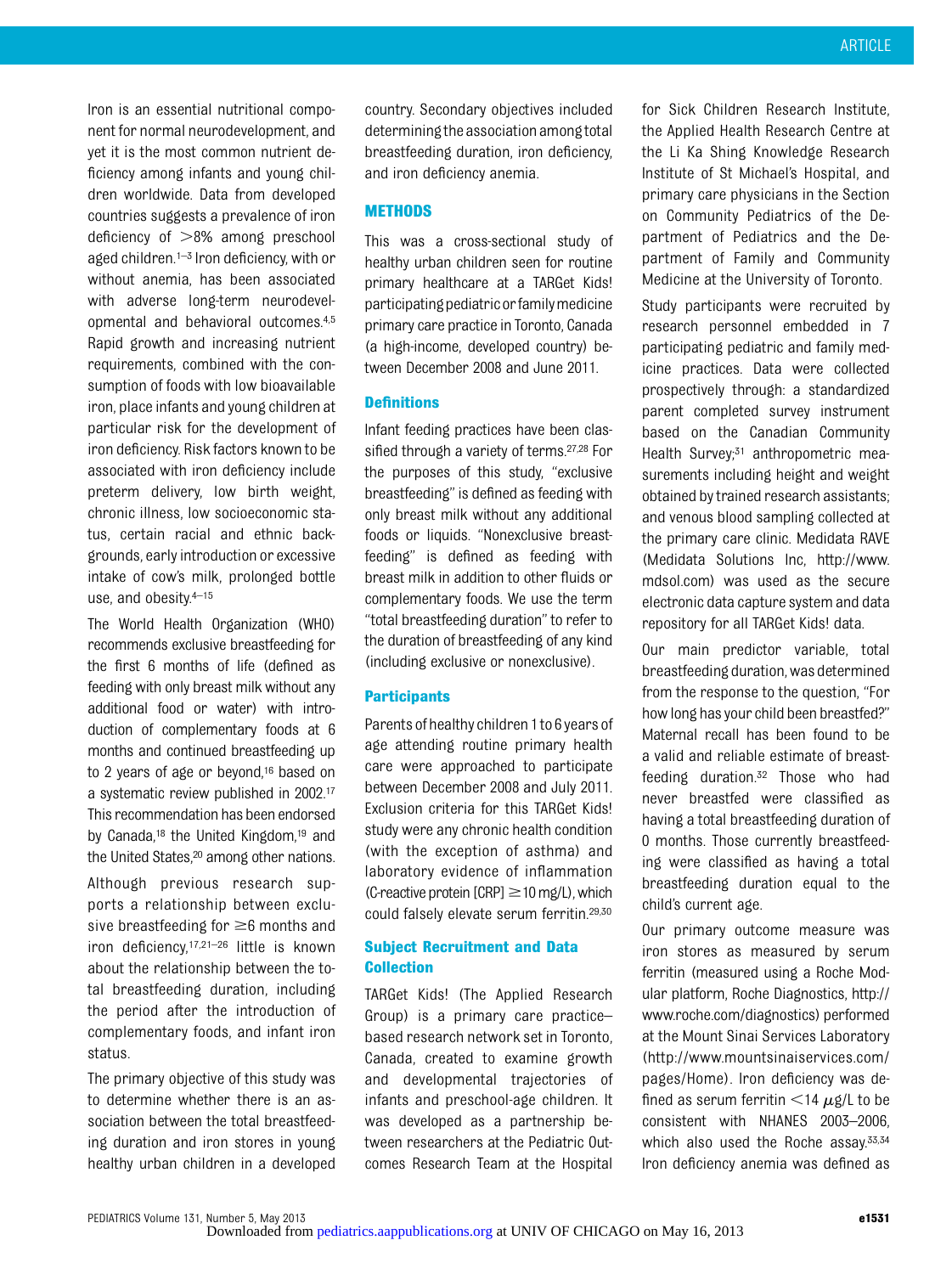hemoglobin  $\leq 110$  g/L in the presence of iron deficiency.5 As per current American Academy of Pediatrics<sup>5</sup> iron screening guidelines, children with elevated CRP  $(\geq 10 \text{ mg/L})^{29,30}$  were excluded from the analysis to minimize the likelihood of falsely elevated serum ferritin from acute illness.5

Covariates that we felt might influence the relationship between breastfeeding duration and iron stores included age, gender, birth weight, BMI z score, ethnicity, household income, day-care attendance, age of introduction of solids, age of introduction of cow's milk, and current daily volume of cow's milk intake. Height and weight were measured by using standardized instruments. BMI was calculated as weight in kilograms divided by the height in meters squared.35,36 BMI z scores were calculated by using WHO growth standards.37 Six-digit postal codes were used to obtain the median after-tax neighborhood household income for each participant (using the Statistics Canada Postal Code Conversion File and data from the 2006 Census).38 Ecological measures of socioeconomic status have been used as proxies for individual-level measures of socioeconomic status.39–<sup>41</sup>

#### Statistical Analysis

Descriptive statistics were performed for the main predictor, outcomes and covariates. Univariate linear regression was used to determine the unadjusted association between the main predictor and serum ferritin levels.

For our primary analysis, multivariable linear regression was performed with adjustment for prespecified, clinically relevant covariates (described above) regardless of traditional statistical significance. Several biologically plausible interactions were considered strategically to achieve a balance between overfitting and interpretation. These included interactions between total breastfeeding duration and each of age,

gender, age of introduction of cow's milk, day-care attendance, current daily volume of cow's milk intake, BMI z score, and ethnicity. Interactions were tested for significance using a likelihood ratio test through addition of all biologically plausible interactions to the main effects model. If the joint  $P$  value was large (ie,  $>0.30$ ), making any interaction unlikely, they were removed from the final model. This approach was used to limit biases and overfitting that can result from standard variable selection approaches. Residual plots of serum ferritin and iron deficiency against total breastfeeding duration were generated to determine the presence of a nonlinear relationship between the main predictor and the primary and secondary outcomes. To explore this nonlinear relationship, a restricted cubic spline regression model was developed.42

Secondary analyses included univariate logistic regression to determine the association between our main predictor (total breastfeeding duration) and our secondary outcomes of iron deficiency and iron deficiency anemia. Multivariable logistic regression was then used to adjust for the clinically relevant covariates described earlier. We conducted an exploratory analysis of the odds of iron deficiency in 2 categories of total breastfeeding duration:  $\leq$  12 months vs  $>$  12 months. All statistical analyses were performed by using the SAS Enterprise Guide 4.3 and R statistical software programs.

Research ethics approval was granted through the Research Ethics Boards of the Hospital for Sick Children and of St Michael's Hospital.

#### RESULTS

Eligibility was met and consent obtained for 3696 children (Fig 1). Blood testing was performed in 1699 children. Children with blood testing were slightly older but otherwise appeared similar to children who did not have

blood testing (Table 1). Of these, 52 children had CRP  $\geq$ 10 mg/L and were excluded, leaving 1647 children with survey, anthropometric and laboratory data who were included in the analysis (Table 2). Median age was 36 months (range 12–72 months) and the majority of the children (93%) had received at least some breastfeeding. The median total breastfeeding duration was 10 months (range 0–48 months) with 27% having a total breastfeeding duration of  $>12$  months. The median serum ferritin was 32  $\mu$ g/L (range 2–172  $\mu$ g/L), the prevalence of iron deficiency and iron deficiency anemia was 9.1% (95% confidence interval [CI]: 7.8%–10.6%) and 1.6% (95% CI: 1.0%–2.3%) respectively.

Univariate analysis revealed that serum ferritin decreased by 0.21  $\mu$ g/L for every additional month of breastfeeding  $(P = .0006)$ . This association remained statistically significant after adjusting for clinically relevant covariates (Table 2). For every additional month of breastfeeding, there was a 0.24  $\mu$ g/L decrease in serum ferritin in the adjusted model  $(P = .001)$ . Statistically significant covariates associated with decreased serum ferritin included younger age  $(P = .04)$ , higher birth weight ( $P = .04$ ), and higher daily volume of cow's milk consumption ( $P <$ .0001). Additional exploration identified an association between greater daily cow's milk consumption and both shorter total breastfeeding duration and lower serum ferritin.

A likelihood ratio test between the main effects model and nested model with all hypothesized interaction terms (total breastfeeding duration by age, gender, age of introduction to cow's milk, daycare attendance, current daily volume of cow's milk intake, BMI z score, and ethnicity) yielded a P value sufficiently high to exclude all hypothesized interactions ( $P = .4$ ). Exploration of the effect of child age at follow-up on the relationship between the total duration of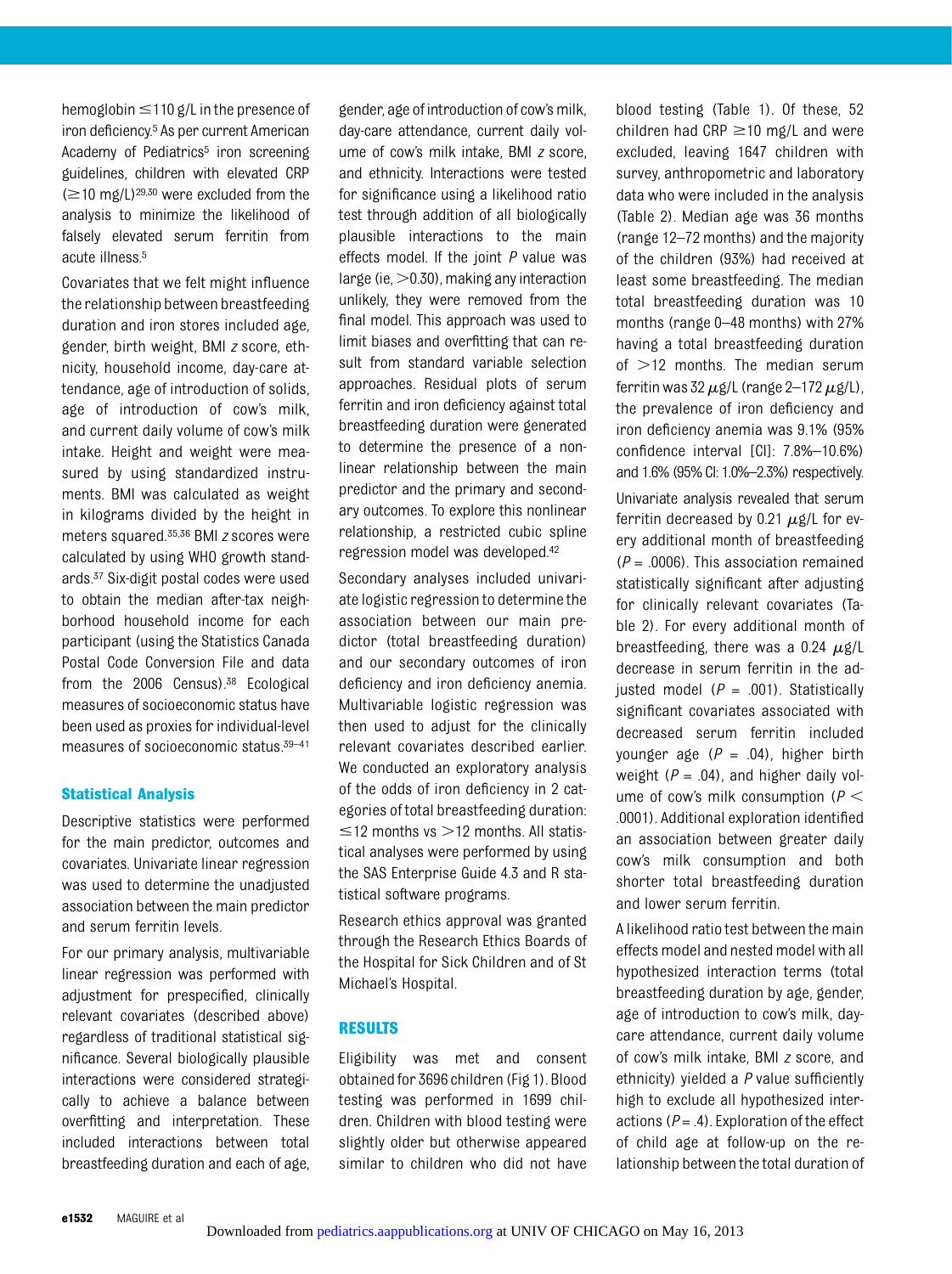

#### FIGURE 1

Patient recruitment and enrollment flow chart.

#### TABLE 1 Descriptive Characteristics

| <b>Child Characteristics</b>          | Without Blood Testing ( $n = 1953$ ) |                            | With Blood Testing ( $n = 1699$ ) |                         |
|---------------------------------------|--------------------------------------|----------------------------|-----------------------------------|-------------------------|
|                                       | Frequency (%)                        | Median (range)             | Frequency (%)                     | Median (range)          |
| Age, mo                               |                                      | $25(11-72)$                |                                   | $36(12 - 72)$           |
| Gender, male                          | 1019 (52)                            |                            | 808 (49)                          |                         |
| Ever breastfed, yes                   | 1737 (93)                            |                            | 1443 (93)                         |                         |
| Total breastfeeding duration, mo      |                                      | $11(0-48)$                 |                                   | $10(0-48)$              |
| $0 - 6$ mo                            | 506 (34)                             |                            | 523 (35)                          |                         |
| $6 - 12$ mo                           | 585 (39)                             |                            | 580 (38)                          |                         |
| $12 - 24$ mo                          | 349 (23)                             |                            | 350 (23)                          |                         |
| $>24$ mo                              | 56 (4)                               |                            | 56 (4)                            |                         |
| Birth wt, kg                          |                                      | $3.18(0.45 - 7.00)$        |                                   | $3.2(1.1 - 5.2)$        |
| < 2.5                                 | 177(11)                              |                            | 216 (14)                          |                         |
| $2.5 - 4.0$                           | 1281 (78)                            |                            | 1246 (78)                         |                         |
| > 4.0                                 | 178 (11)                             |                            | 131(8)                            |                         |
| After tax income, Can\$               |                                      | 55 818 (14 870-268 530)    |                                   | 56 607 (10 232-335 039) |
| $0 - 14999$                           | 21(1)                                |                            | 16(1)                             |                         |
| 15 000-29 999                         | 78 (4)                               |                            | 77(5)                             |                         |
| 30 000-49 999                         | 582 (32)                             |                            | 466 (30)                          |                         |
| 50 000-79 999                         | 830 (45)                             |                            | 748 (49)                          |                         |
| $\geq 80000$                          | 320 (17)                             |                            | 230 (15)                          |                         |
| Ethnicity                             |                                      |                            |                                   |                         |
| Caucasian                             | 830 (58)                             |                            | 796 (59)                          |                         |
| Asian (East, Southeast, South)        | 382 (27)                             |                            | 331 (25)                          |                         |
| African/Caribbean/Latin American      | 188 (13)                             |                            | 185 (14)                          |                         |
| 0ther                                 | 36 (3)                               |                            | 37(3)                             |                         |
| z BMI                                 |                                      | $0.18$ $(-4.73$ to $5.97)$ |                                   | $0.20$ (-3.20 to 6.21)  |
| Underweight $(z < -1)$                | 233 (13)                             |                            | 177 (12)                          |                         |
| Normal wt $(-1 \le z \le 1)$          | 1218 (67)                            |                            | 1032 (68)                         |                         |
| Overweight $(1 < z \leq 2)$           | 292 (16)                             |                            | 241 (16)                          |                         |
| Obese $(z>2)$                         | 85(5)                                |                            | 75(5)                             |                         |
| Day-care attendance, yes              | 826 (45)                             |                            | 717 (46)                          |                         |
| Age of introduction of cow's milk, mo |                                      | $12(0 - 36)$               |                                   | $12(0-48)$              |
| Current cow's milk intake, cups       |                                      | $2.0(0-5)$                 |                                   | $2.0(0-5)$              |
| Serum ferritin, $\mu$ g/L             |                                      |                            |                                   | 31.85 (2-172)           |
| Hemoglobin, g/L                       |                                      |                            |                                   | 122 (75-151)            |
| Iron deficiency, yes                  |                                      |                            | 144(9.1)                          |                         |
| Iron deficiency anemia, yes           |                                      |                            | 23(1.6)                           |                         |

Can\$, Canadian dollar; —, data not available.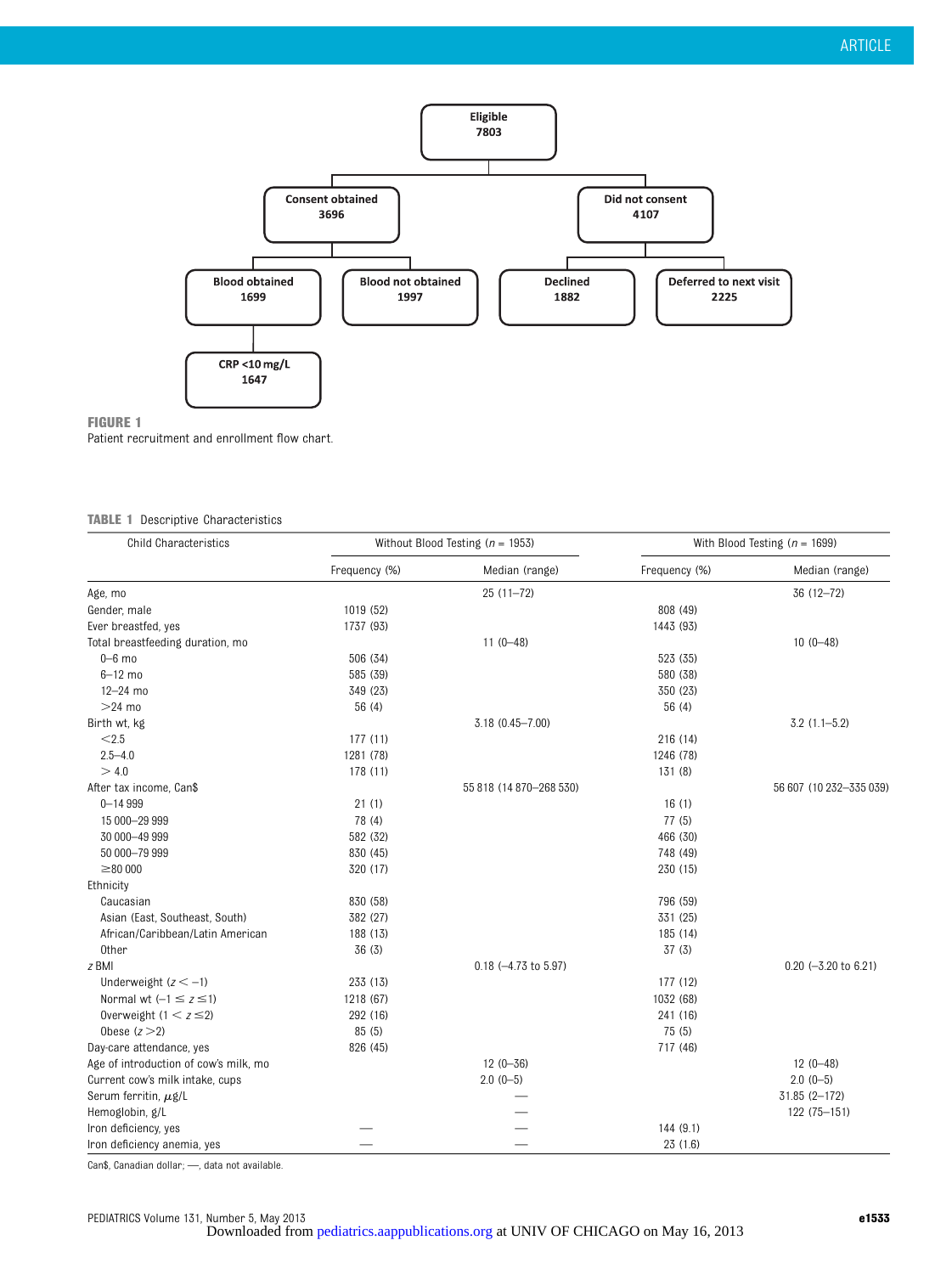TABLE 2 Adjusted Linear Regression Model for the Association Between Total Breastfeeding Duration and Serum Ferritin

| <b>Child Characteristics</b>          | Change in Serum<br>Ferritin $(\mu g/L)$ |         | 95% CI  |                  |
|---------------------------------------|-----------------------------------------|---------|---------|------------------|
|                                       |                                         | LCL     | UCL     |                  |
| Duration of breastfeeding, mo         | $-0.24$                                 | $-0.39$ | $-0.10$ | .001             |
| Age, mo                               | 0.07                                    | 0.01    | 0.13    | .04 <sup>a</sup> |
| Gender, male: female                  | 0.48                                    | $-1.66$ | 2.62    | .66              |
| Birth wt, kg                          | $-1.90$                                 | $-3.60$ | $-0.11$ | .04 <sup>a</sup> |
| BMI z score                           | 0.28                                    | $-0.75$ | 1.27    | .61              |
| Age of introduction of infant cereal  | $-0.03$                                 | $-0.49$ | 0.43    | .90              |
| Ethnicity                             |                                         |         |         | .38              |
| Caucasian (reference)                 |                                         |         |         |                  |
| Asian (East, Southeast, South)        | 3.19                                    | 0.51    | 5.86    |                  |
| African/Caribbean/Latin American      | 2.93                                    | $-0.40$ | 6.26    |                  |
| 0ther                                 | $-0.50$                                 | $-6.89$ | 5.90    |                  |
| After-tax household income, Can\$     | $-0.00$                                 | $-0.00$ | 0.00    | .30              |
| Age of introduction of cow's milk, mo | $-0.05$                                 | $-0.31$ | 0.23    | .78              |
| Day-care attendance, no:yes           | 0.51                                    | $-1.73$ | 2.74    | .65              |
| Daily cow's milk intake, cups         | $-1.85$                                 | $-2.74$ | $-0.96$ | $< 0.001^a$      |

Can\$, Canadian dollar; LCL, lower confidence limit; UCL, upper confidence limit.

a Indicates those variables that are independently associated with serum ferritin ( $P \leq .05$ ).

breastfeeding and serum ferritin revealed a nonsignificant trend  $(P = .11)$ toward a stronger association between total breastfeeding duration and serum ferritin in children aged  $\leq$ 2 years  $vs >2$  years at follow-up.

Our secondary analysis identified a statistically significant association between total breastfeeding duration and the odds of iron deficiency (odds ratio [OR]: 1.026, 95% CI: 1.004–1.050). This association remained statistically significant after adjusting for all covariates (OR: 1.048 for each additional month of breastfeeding, 95% CI: 1.02– 1.08). Exploratory analysis using a restricted cubic spline model with 3 knots suggested a slight nonlinear effect with an increasing cumulative probability of iron deficiency with longer total breastfeeding duration (Fig 2). The adjusted OR for iron deficiency for children with a total breastfeeding duration over versus under 12 months of age was 1.71 (95% CI: 1.05–2.79). A trend toward an association between total breastfeeding duration and the odds of iron deficiency anemia was found but did not meet traditional statistical significance (OR: 1.04, 95% CI: 0.98–1.1).

#### **DISCUSSION**

We have identified an association between increasing total breastfeeding duration and lower iron stores in



#### FIGURE 2

Adjustedrestrictedcubicsplinemodeloftheassociationbetweentotalbreastfeedingdurationandirondeficiency.Thesolidlinerepresentsthepredictedprobability of iron deficiency as a function of total breastfeeding duration, and the gray area represents the 95% CIs for the predicted probabilities.

#### **Spline Model**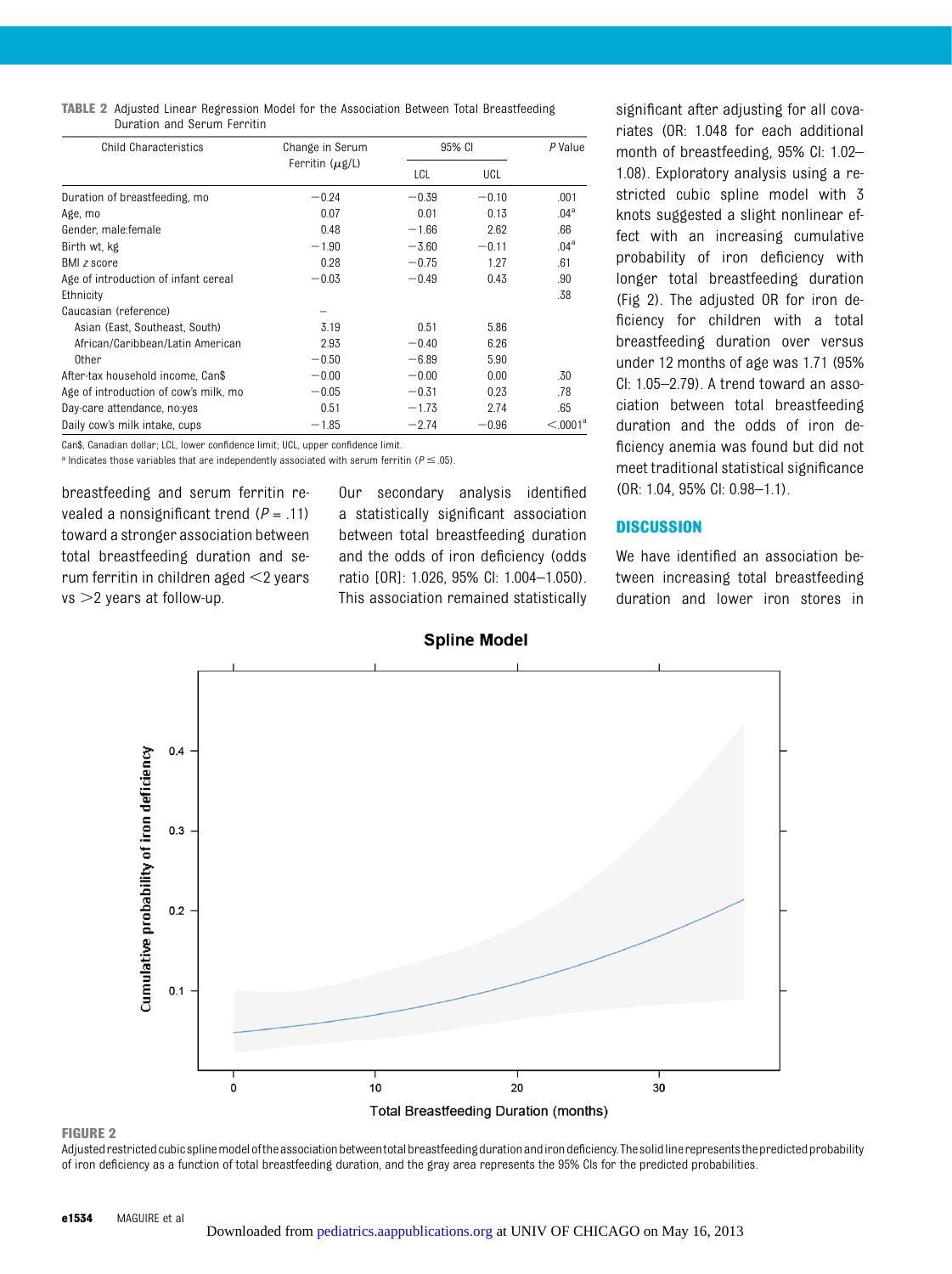children 1 to 6 years of age. The odds of iron deficiency appear to increase by 5% with each additional month of breastfeeding with an increasing cumulative probability of iron deficiency with longer total breastfeeding duration.Childrenwho arebreastfedbeyond 12 months of age appear to have a 1.7 fold increase in the odds of iron deficiency.

Our study is unique in providing a relatively large sample of children with a wide range of total breastfeeding duration (0–48 months) allowing adjustment for multiple biologically plausible confounders. Furthermore, our study was not limited to exclusive breastfeeding but considered a broader, more inclusive definition of breastfeeding practices. In a survey of Canadian birth mothers in 2006, the proportion who were exclusively breastfeeding at 6 months postpartum was 14.4% (95% CI: 13.5–15.4), whereas that of any breastfeeding at 6 months was 53.9% (95% CI: 52.6–55.2).43 The US Healthy People 2020 objectives include increasing the proportion of infants who are breastfed exclusively through 6 months from the current 14.1% and increasing the proportion of infants who are breastfed at 1 year from the 22.7%.<sup>44</sup> Therefore, using a definition of total breastfeeding duration, which includes exclusive and nonexclusive breastfeeding, may be highly relevant to current infant feeding practices and current health policy objectives.

Previous studies have examined the relationship between iron status and feeding practices in the first 6 months of life. Exclusive breastfeeding for  $\geq$ 6 months compared with exclusive breastfeeding for 0 to 4 months was associated with anemia (hemoglobin  $<$ 100g/L) at 9 months of age in an observational study of 183 infants in Mexico City (OR: 12.2, 95% CI: 2.4–62.1).21 A history of late weaning (defined as adding foods and gradually reducing

the amount of milk beyond 6 months of age), was associated with iron deficiency anemia in a case-control study of 150 children aged 1 to 2 years in Pakistan (60% of cases and 9% of controls were weaned late,  $P < .001$ ).<sup>22</sup> An observational study using data from 9930 children who were enrolled in a US Special Supplemental Nutrition Program for Women, Infants, and Children program found that hemoglobin concentrations increased from age 1 to 2 years in those who had been breastfed  $\geq$ 25 weeks (P < .00001).<sup>23</sup> A crosssectional survey of 245 children aged 12 to 24 months from US NHANES (1999– 2002) found that the odds of low ferritin were less with full breastfeeding for 4 to 5 months compared with full breastfeeding for  $\geq$ 6 months (OR: 0.19, 95% CI: 0.06–0.57).24 In a randomized trial, low ferritin was associated with exclusive breastfeeding for 6 months compared with introduction of complementary foods at 4 months in 141 low-income children in Honduras (relative risk: 2.93, 95% CI: 1.13–7.56).17,25 In a randomized trial of 77 Canadian infants, low ferritin at 6 months of age was associated with exclusive breastfeeding for 6 months compared with exclusive breastfeeding plus iron supplementation from 1 to 6 months of age (33% vs 7%).26 The American Academy of Pediatrics Committee on Nutrition (2010) and Section on Breastfeeding (2012) now include recommendations regarding oral iron supplementation in exclusively breastfed infants.5,20

Fewer studies have examined the relationship between breastfeeding practices and iron status beyond the first 6 months and into the second and third years of life. This is relevant, because the WHO recommends that breastfeeding continue up to 2 years of age or beyond.16 A study of 928 term infants from the Avon Longitudinal Study of Parents and Children examined infant feeding practices in the

second 6 months of life and demonstrated that infants at 8 months of age receiving breast milk with or without some cows' milk but no formula had higher rates of anemia (hemoglobin  $<$ 110 g/dL) but not low ferritin at 8 and 12 months compared with infants receiving formula at 8 months.45 Furthermore, infants receiving  $<6$ breastfeeds per day, compared with  $\geq$ 6 breastfeeds per day, obtained greater energy from solids and greater total iron. The results from our study, which included infants receiving breast milk for up to 48 months, are complementary, suggesting that longer total breastfeeding duration, especially beyond 12 months of age, may be a risk factor for depletion of iron stores.

Limitations of our study include the relatively low prevalence of iron deficiency and iron deficiency anemia (9% and 1.5%, respectively), although these are similar to rates previously reported in Toronto, Canada,46 and other developed nations such as the United Kingdom and the United States.2,3 In addition, total breastfeeding duration was measured by parental self-report, which may be subject to recall error. However, we used the same breastfeeding question used in recent national surveys in Canada and the United States, which have set the standard for breastfeeding measurement.47,48 Furthermore, several studies (recently reviewed by Li et al<sup>32</sup>) have found maternal recall to be a valid and reliable estimate of breastfeeding duration. Our analysis for confounders in the association between total breastfeeding duration and serum ferritin levels identified daily volume of cow's milk intake as a potential confounder. However, when this variable was included in our fully adjusted model, the effect of breastfeeding duration on iron stores remained significant. Finally, although our participation rate without blood testing was similar to several national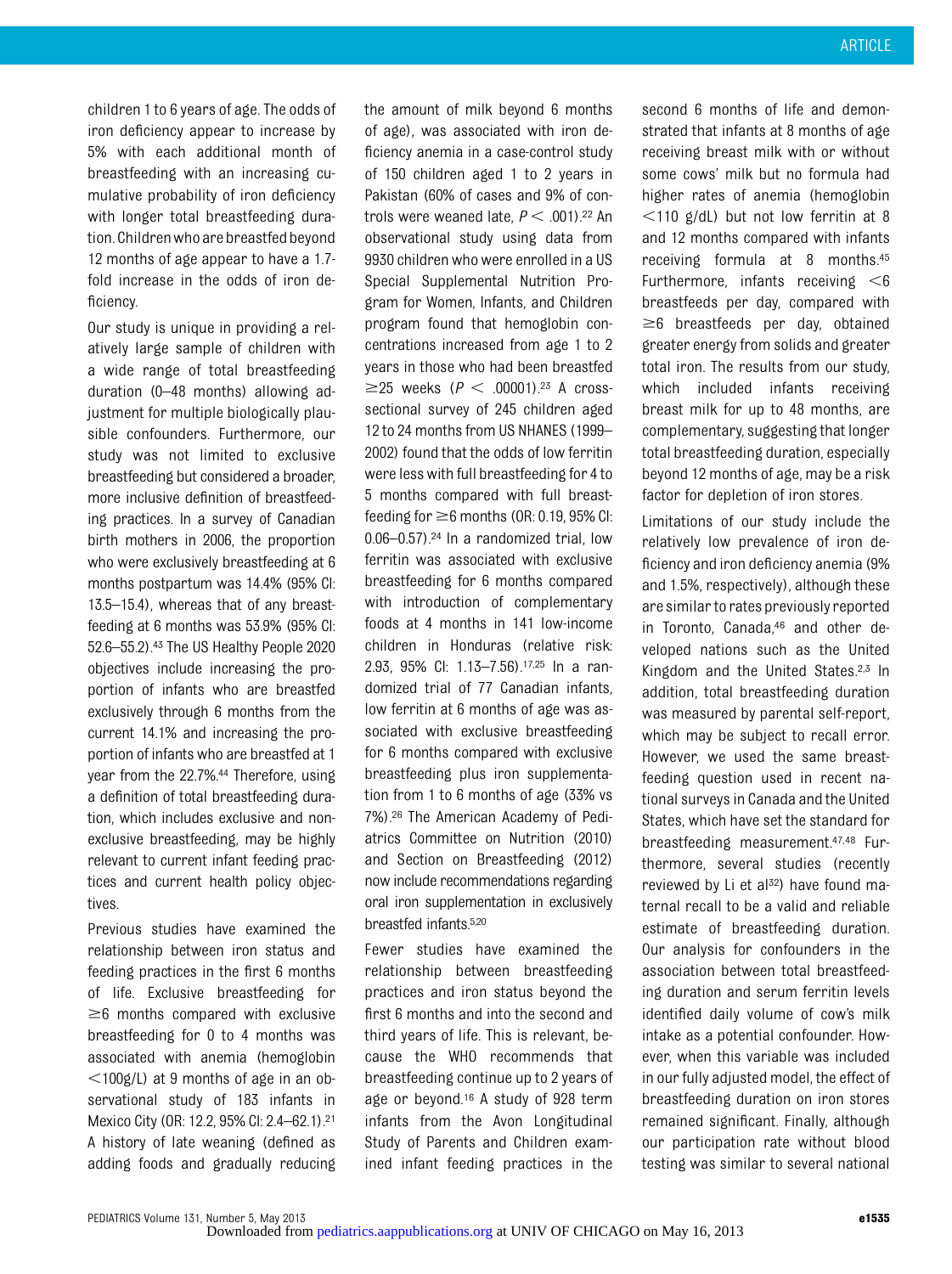surveys on breastfeeding,46,47 the lower participation rate with blood testing reflects the realities of conducting prospective research requiring invasive measures in young healthy children.

Our results suggest that infants with longer total breastfeeding duration may be at risk for iron deficiency. To our knowledge, no previous study has documented a relationship between breastfeeding beyond 12 months of age and reduced iron stores. Both the American Academy of Pediatrics<sup>5</sup> and the US Preventive Services Task Force49 recommend assessment of risk for iron deficiency anemia. Although there

#### REFERENCES

- 1. Hartfield D. Iron deficiency is a public health problem in Canadian infants and children. Paediatr Child Health (Oxford). 2010;15(6):347–350
- 2. Thane CW, Walmsley CM, Bates CJ, Prentice A, Cole TJ. Risk factors for poor iron status in British toddlers: further analysis of data from the National Diet and Nutrition Survey of children aged 1.5–4.5 years. Public Health Nutr. 2000;3(4):433–440
- 3. Brotanek JM, Gosz J, Weitzman M, Flores G. Secular trends in the prevalence of iron deficiency among US toddlers, 1976–2002. Arch Pediatr Adolesc Med. 2008;162(4):374–381
- 4. Lozoff B, Jimenez E, Wolf AW. Long-term developmental outcome of infants with iron deficiency. N Engl J Med. 1991;325(10): 687–694
- 5. Baker RD, Greer FR; Committee on Nutrition American Academy of Pediatrics. Diagnosis and prevention of iron deficiency and irondeficiency anemia in infants and young children (0-3 years of age). Pediatrics. 2010;126(5):1040–1050
- 6. McCann JC, Ames BN. An overview of evidence for a causal relation between iron deficiency during development and deficits in cognitive or behavioral function. Am  $J$ Clin Nutr. 2007;85(4):931–945
- 7. Brotanek JM, Gosz J, Weitzman M, Flores G. Iron deficiency in early childhood in the United States: risk factors and racial/ ethnic disparities. Pediatrics. 2007;120(3): 568–575
- 8. BC Guidelines and Protocols Advisory Committee B. Iron Deficiency-Investigation and Management. Updated June 15, 2010.

is currently no risk assessment tool available to guide practitioners, individual risk factors have been identified. Our findings highlight a clinically important association warranting additional investigation, which may inform future guideline updates regarding assessment of risk for iron deficiency in young infants.

#### ACKNOWLEDGMENTS

The following clinical site investigators participated in the TARGetKids! collaboration: Tony Barozzino, MD, Douglas Campbell, MD, Brian Chisamore, MD, Karoon Danayan, MD, Anh Do, MD, Mark Feldman, MD, Sloane Freeman, MD, Moshe Ipp, MD, Sheila Jacobson, MD, Eddy Lau, MD, Sharon Naymark, MD, Patricia Neelands, MD, Michael Peer, MD, Marty Perlmutar, MD, Navindra Persaud, MD, Michelle Porepa, MD, Alana Rosenthal, MD, Janet Saunderson, MD, Michael Sgro, MD, Susan Shepherd, MD, and Carolyn Taylor, MD. We wouldalsoliketothankAzarAzad, Tonya D'Amour, Julie DeGroot, Kanthi Kavikondala, Tarandeep Malhi, Magda Melo, Subitha Rajakumaran, Juela Sejdo, and Laurie Thompson for administrative and technical support for the TARGetKids! program.

Available at [www.bcguidelines.ca/pdf/iron\\_](http://www.bcguidelines.ca/pdf/iron_deficiency.pdf) defi[ciency.pdf.](http://www.bcguidelines.ca/pdf/iron_deficiency.pdf) Accessed February 28, 2012

- 9. Chan-Yip A, Gray-Donald K. Prevalence of iron deficiency among Chinese children aged 6 to 36 months in Montreal. CMAJ. 1987;136(4):373–378
- 10. Christofides A, Schauer C, Zlotkin SH. Iron deficiency anemia among children: Addressing a global public health problem within a Canadian context. Paediatr Child Health (Oxford). 2005;10(10):597–601
- 11. Willows ND, Morel J, Gray-Donald K. Prevalence of anemia among James Bay Cree infants of northern Quebec. CMAJ. 2000;162 (3):323–326
- 12. Ziegler EE. Consumption of cow's milk as a cause of iron deficiency in infants and toddlers. Nutr Rev. 2011;69(suppl 1):S37–S42
- 13. Bonuck KA, Kahn R. Prolonged bottle use and its association with iron deficiency anemia and overweight: a preliminary study. Clin Pediatr (Phila). 2002;41(8):603–607
- 14. Sutcliffe TL, Khambalia A, Westergard S, Jacobson S, Peer M, Parkin PC. Iron depletion is associated with daytime bottlefeeding in the second and third years of life. Arch Pediatr Adolesc Med. 2006;160 (11):1114–1120
- 15. Maguire JL, Birken CS, Jacobson S, et al. Office-based intervention to reduce bottle use among toddlers: TARGet Kids! Pragmatic, randomized trial. Pediatrics. 2010; 126(2):e343–e350
- 16. World Health Organization. 55th World Health Assembly. Agenda Item 13.10: Infant and young child nutrition. Updated May 18, 2002. Available at: [http://apps.who.int/gb/](http://apps.who.int/gb/archive/pdf_files/WHA55/ewha5525.pdf)

archive/pdf\_fi[les/WHA55/ewha5525.pdf](http://apps.who.int/gb/archive/pdf_files/WHA55/ewha5525.pdf). Accessed March 2, 2012

- 17. Kramer MS, Kakuma R. The Optimal Duration of Exclusive Breastfeeding: A Systematic Review. Geneva, Switzerland: World Health Organization; 2002
- 18. Boland M. Exclusive breastfeeding should continue to six months. Paediatr Child Health (Oxford). 2005;10(3):148
- 19. Scientific Advisory Committee on Nutrition; Subgroup on Maternal and Child Nutrition. Agenda item 3: Paper for discussion: introduction of solid foods. Available at: [www.](http://www.sacn.gov.uk/pdfs/smcn_03_08.pdf) [sacn.gov.uk/pdfs/smcn\\_03\\_08.pdf.](http://www.sacn.gov.uk/pdfs/smcn_03_08.pdf) Updated September 29, 2003. Accessed March 2, 2012
- 20. American Academy of Pediatrics Section on Breastfeeding. Breastfeeding and the use of human milk. Pediatrics 2012;129(3):e827-841.17
- 21. Meinzen-Derr JK, Guerrero ML, Altaye M, Ortega-Gallegos H, Ruiz-Palacios GM, Morrow AL. Risk of infant anemia is associated with exclusive breast-feeding and maternal anemia in a Mexican cohort. J Nutr. 2006; 136(2):452–458
- 22. Sultan AN, Zuberi RW. Late weaning: the most significant risk factor in the development of iron deficiency anaemia at 1– 2 years of age. J Ayub Med Coll Abbottabad. 2003;15(2):3–7
- 23. Altucher K, Rasmussen KM, Barden EM, Habicht JP. Predictors of improvement in hemoglobin concentration among toddlers enrolled in the Massachusetts WIC Program. J Am Diet Assoc. 2005;105(5): 709–715
- 24. Chantry CJ, Howard CR, Auinger P. Full breastfeeding duration and risk for iron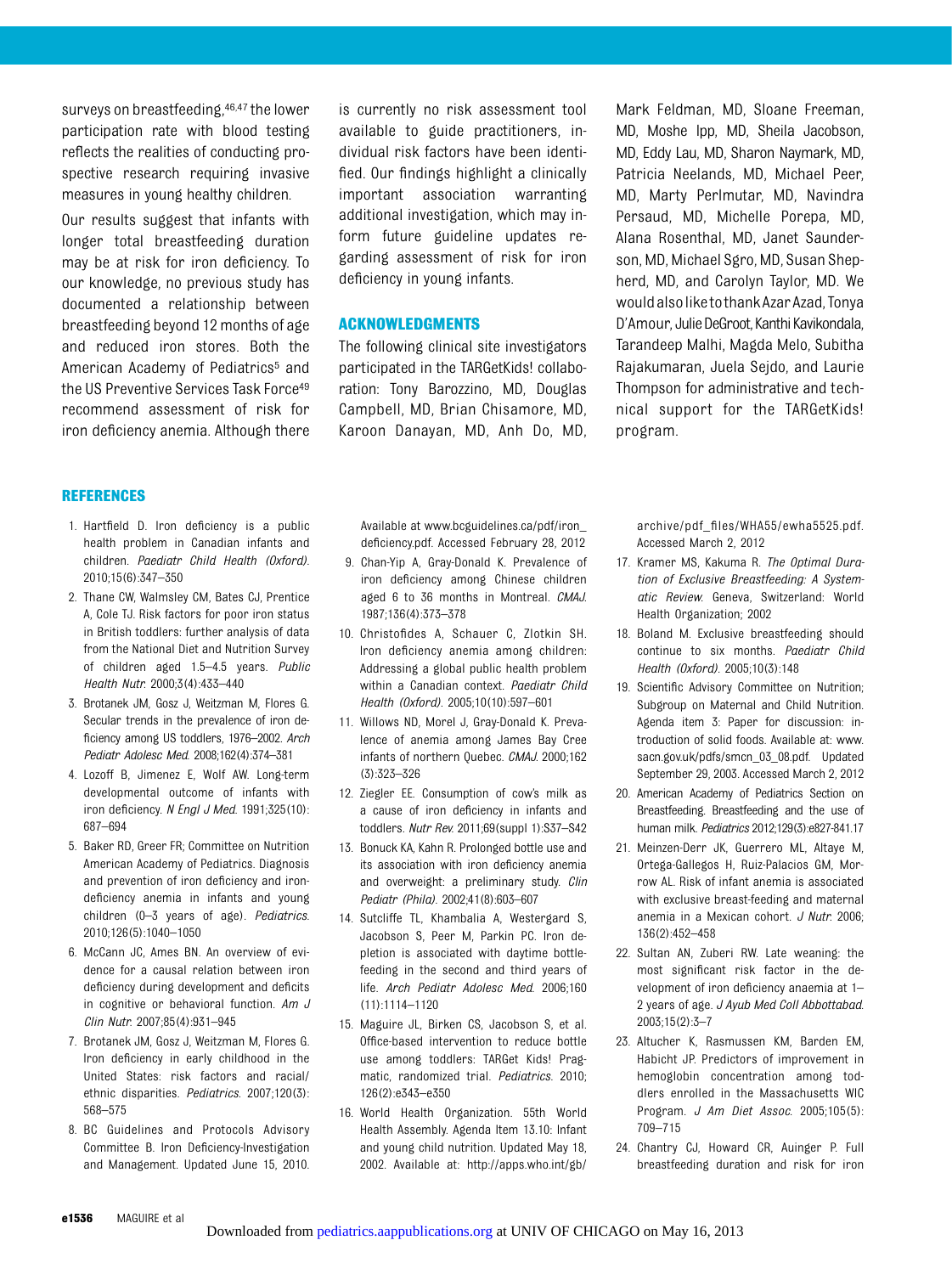deficiency in U.S. infants. Breastfeed Med. 2007;2(2):63–73

- 25. Dewey KG, Cohen RJ, Rivera LL, Brown KH. Effects of age of introduction of complementary foods on iron status of breast-fed infants in Honduras. Am J Clin Nutr. 1998;67 (5):878–884
- 26. Friel JK, Aziz K, Andrews WL, Harding SV, Courage ML, Adams RJ. A double-masked, randomized control trial of iron supplementation in early infancy in healthy term breastfed infants. J Pediatr. 2003;143(5):582–586
- 27. Labbok M, Krasovec K. Toward consistency in breastfeeding definitions. Stud Fam Plann. 1990;21(4):226–230
- 28. World Health Organization, Division of Child Health and Development. WHO Indicators for assessing breastfeeding practices. Updated June 1991. Available at: [www.who.](http://www.who.int/maternal_child_adolescent/documents/cdd_ser_91_14/en/index.html) [int/maternal\\_child\\_adolescent/documents/](http://www.who.int/maternal_child_adolescent/documents/cdd_ser_91_14/en/index.html) [cdd\\_ser\\_91\\_14/en/index.html](http://www.who.int/maternal_child_adolescent/documents/cdd_ser_91_14/en/index.html). Accessed March 27, 2012
- 29. Soh P, Ferguson EL, McKenzie JE, Homs MYV, Gibson RS. Iron deficiency and risk factors for lower iron stores in 6-24-month-old New Zealanders. Eur J Clin Nutr. 2004;58(1):71–79
- 30. Singer JI, Buchino JJ, Chabali R. Selected laboratory in pediatric emergency care. Emerg Med Clin North Am. 1986;4(2):377–396
- 31. Statistics Canada SC. Canadian Community Health Survey 2010. Available at: [www.statcan.](http://www.statcan.gc.ca/access_acces/alternative_alternatif.action?l=eng&loc=/imdb-bmdi/instrument/3226_Q1_V1-eng.pdf) [gc.ca/access\\_acces/alternative\\_alternatif.](http://www.statcan.gc.ca/access_acces/alternative_alternatif.action?l=eng&loc=/imdb-bmdi/instrument/3226_Q1_V1-eng.pdf) [action?l=eng&loc=/imdb-bmdi/instrument/](http://www.statcan.gc.ca/access_acces/alternative_alternatif.action?l=eng&loc=/imdb-bmdi/instrument/3226_Q1_V1-eng.pdf) [3226\\_Q1\\_V1-eng.pdf.](http://www.statcan.gc.ca/access_acces/alternative_alternatif.action?l=eng&loc=/imdb-bmdi/instrument/3226_Q1_V1-eng.pdf) Updated March 3, 2012. Accessed March 5, 2012
- 32. Li R, Scanlon KS, Serdula MK. The validity and reliability of maternal recall of breastfeeding practice. Nutr Rev. 2005;63(4):103–110
- 33. Cogswell ME, Looker AC, Pfeiffer CM, et al. Assessment of iron deficiency in US preschool children and nonpregnant females of childbearing age: National Health and Nutrition Examination Survey 2003–2006. Am J Clin Nutr. 2009;89(5):1334–1342
- 34. National Health and Nutrition Survey 2003– 2004, Laboratory Component: Ferritin and Transferrin Receptor. Available at: [www.](http://www.cdc.gov/nchs/data/nhanes/nhanes_03_04/l06tfr_c.pdf) [cdc.gov/nchs/data/nhanes/nhanes\\_03\\_04/](http://www.cdc.gov/nchs/data/nhanes/nhanes_03_04/l06tfr_c.pdf) [l06tfr\\_c.pdf.](http://www.cdc.gov/nchs/data/nhanes/nhanes_03_04/l06tfr_c.pdf) Updated December 2007. Accessed March 5, 2012
- 35. Pietrobelli A, Faith MS, Allison DB, Gallagher D, Chiumello G, Heymsfield SB. Body mass index as a measure of adiposity among children and adolescents: a validation study. J Pediatr. 1998;132(2):204–210
- 36. Mei Z, Grummer-Strawn LM, Pietrobelli A, Goulding A, Goran MI, Dietz WH. Validity of body mass index compared with other bodycomposition screening indexes for the assessment of body fatness in children and adolescents. Am J Clin Nutr. 2002;75 (6):978–985
- 37. World Health Organization. The WHO Child Growth Standards. Available at: [www.who.](http://www.who.int/childgrowth/en/index.html) [int/childgrowth/en/index.html](http://www.who.int/childgrowth/en/index.html). Accessed March 5, 2012
- 38. Faculty of Arts and Science, University of Toronto. Canadian Census Analyser 2010. Available at: [http://dc1.chass.utoronto.ca.](http://dc1.chass.utoronto.ca.myaccess.library.utoronto.ca/census/) [myaccess.library.utoronto.ca/census/.](http://dc1.chass.utoronto.ca.myaccess.library.utoronto.ca/census/) Accessed March 5, 2012
- 39. Soobader M, LeClere FB, Hadden W, Maury B. Using aggregate geographic data to proxy individual socioeconomic status: does size matter? Am J Public Health. 2001; 91(4):632–636
- 40. Mustard CA, Derksen S, Berthelot JM, Wolfson M. Assessing ecologic proxies for household income: a comparison of household and neighbourhood level income measures in the study of population health status. Health Place. 1999;5(2):157–171
- 41. Krieger N. Overcoming the absence of socioeconomic data in medical records: validation and application of a census-based methodology. Am J Public Health. 1992;82(5):703–710
- 42. Harrell FE. Regression Modeling Strategies: With Applications to Linear Models, Logistic

Regression, and Survival Analysis. New York, NY: Springer; 2001

- 43. Chalmers B, Levitt C, Heaman M, O'Brien B, Sauve R, Kaczorowski J; Maternity Experiences Study Group of the Canadian Perinatal Surveillance System, Public Health Agency of Canada. Breastfeeding rates and hospital breastfeeding practices in Canada: a national survey of women. Birth. 2009;36(2):122–132
- 44. U.S. Department of Health and Human Services. Healthy People 2020 Summary of Objectives: Maternal, Infant, and Child Health Objectives. Updated May 1, 2012. Available at: [www.healthypeople.gov/2020/](http://www.healthypeople.gov/2020/topicsobjectives2020/objectiveslist.aspx?topicId=26.) [topicsobjectives2020/objectiveslist.aspx?](http://www.healthypeople.gov/2020/topicsobjectives2020/objectiveslist.aspx?topicId=26.) [topicId=26.](http://www.healthypeople.gov/2020/topicsobjectives2020/objectiveslist.aspx?topicId=26.) Accessed June 30, 2012
- 45. Hopkins D, Emmett P, Steer C, Rogers I, Noble S, Emond A. Infant feeding in the second 6 months of life related to iron status: an observational study. Arch Dis Child. 2007;92(10):850–854
- 46. Zlotkin SH, Ste-Marie M, Kopelman H, Jones A, Adam J. The prevalence of iron depletion and iron-deficiency anaemia in a randomly selected group of infants from four Canadian cities. Nutr Res. 1996;16(5):729–733
- 47. Centres for Disease Control. Breastfeeding Report Card—United States, 2011. Available at: [www.cdc.gov/breastfeeding/data/](http://www.cdc.gov/breastfeeding/data/reportcard.htm) [reportcard.htm](http://www.cdc.gov/breastfeeding/data/reportcard.htm). Updated August 2, 2011. Accessed June 30, 2012
- 48. Public Health Agency of Canada. What Mothers Say: The Canadian Maternity Experiences Survey. Available at: [www.phac-aspc.](http://www.phac-aspc.gc.ca/rhs-ssg/survey-eng.php) [gc.ca/rhs-ssg/survey-eng.php.](http://www.phac-aspc.gc.ca/rhs-ssg/survey-eng.php) Updated August 26, 2011. Accessed June 30, 2012
- 49. US Preventive Services Task Force. Screening for iron deficiency anemia—including iron supplementation for children and pregnant women: recommendation statement. Available at: [www.uspreventive](http://www.uspreventiveservicestaskforce.org/uspstf/uspsiron.htm)[servicestaskforce.org/uspstf/uspsiron.htm](http://www.uspreventiveservicestaskforce.org/uspstf/uspsiron.htm). Updated May 2006. Accessed June 30, 2012

(Continued from first page)

www.pediatrics.org/cgi/doi/10.1542/peds.2012-2465

doi:10.1542/peds.2012-2465

Accepted for publication Jan 15, 2013

Address correspondence to Jonathon Maguire, MD, MSc, FRCPC, Department of Pediatrics, St Michael's Hospital, 30 Bond St, 15CC-014, Toronto ON M5B 1W8 Canada. E-mail: [jonathon.maguire@utoronto.ca](mailto:jonathon.maguire@utoronto.ca)

PEDIATRICS (ISSN Numbers: Print, 0031-4005; Online, 1098-4275).

Copyright © 2013 by the American Academy of Pediatrics

FINANCIAL DISCLOSURE: Dr Mamdani is a consultant to Astra Zeneca, Bristol-Myers Squibb, Glaxo Smith Kline, Hoffman LaRoche, Novartis, and Pfizer, which produce supplemental iron products; the other authors have indicated they have no financial relationships relevant to this article to disclose.

FUNDING: Supported by the Canadian Institutes of Health Research MOP grant 106532; Sick Kids Foundation; St Michael's Foundation. These funding organizations were not involved in design and conduct of the study; collection, management, analysis, and interpretation of the data; and preparation, review, or approval of the manuscript.